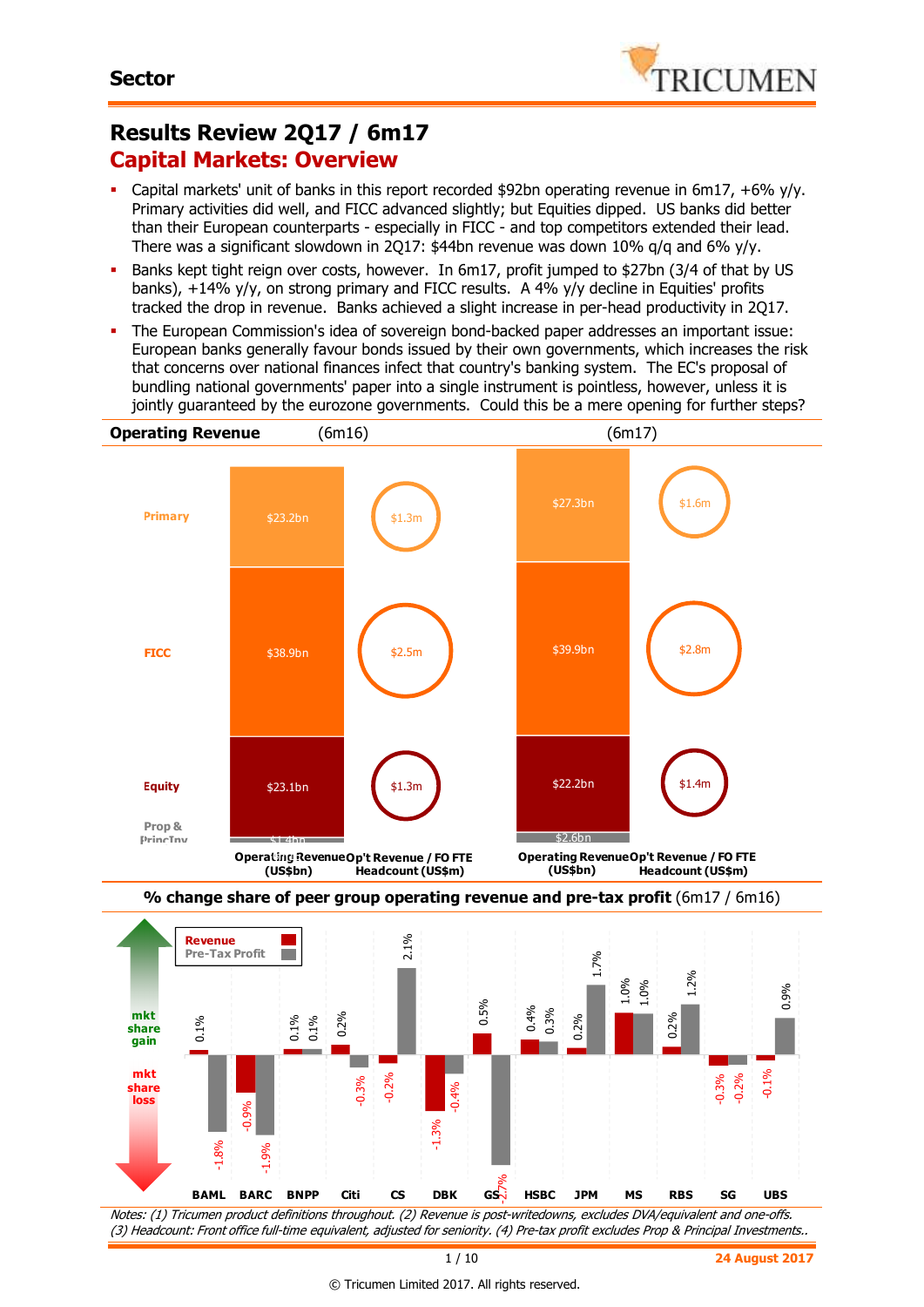

### **Capital Markets** (cont.)**: Primary issuance & Advisory**

- DCM fees were up 5% y/y in 2Q17, at \$8.3bn. HY and EM bonds jumped in 6m17; US HG declined from the record 1Q17. Loan volumes fell 15% in 2Q17, but fees grew, albeit modestly. Due to the interplay between IFRS 9 and Basel Committee's FRTB, portions of syndicated loans that were not offloaded to investors could be forced into banks' trading books i.e. valued through P&L and subjected to market risk capital charges. This seems odd: the underwriter cannot know in advance how much of the loan it will be able to place with investors.
- In 2Q17, ECM extended the strong run seen in 1Q17; banks in this report earned \$2.3bn, 28% ahead of 2Q16; and \$4.7bn in 6m17, 50% higher than in the prior-year period. Among the large sectors, financials, technology and healthcare led the way in APOs; and in IPOs, the US and APAC ex-Australia fees surged by 70% in 6m17/6m16.
- M&A/Advisory fees were \$6.7bn in 6m17 and \$3.3bn in 2Q17, 3% and 6% ahead of 2016. A surge in cross-border acquisitions of European targets by the US acquirers accounted for c.40% of 6m17 M&A volume - the highest since the 2007 Crisis - and offset a 50% fall in China's outbound M&A. Mid-market (deal size \$1-5bn) drove the growth, with all other segments suffering sharp drops.



Notes: (1) Tricumen product definitions throughout. (2) Revenue is post-writedowns, excludes DVA/equivalent and one-offs. (3) Headcount: Front office full-time equivalent, adjusted for seniority.

© Tricumen Limited 2017. All rights reserved.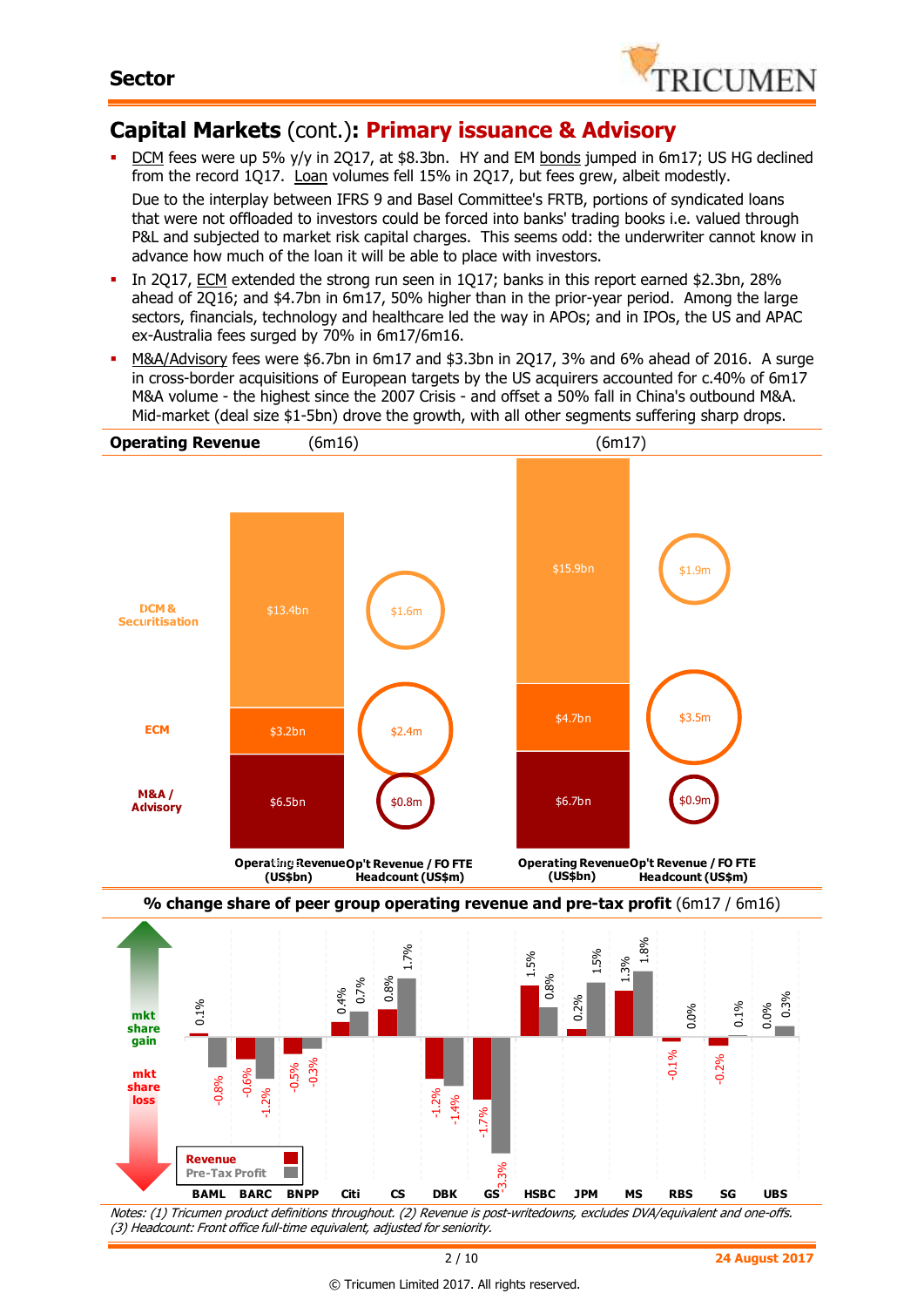-0.06



## **Capital Markets** (cont.)**: FICC**

- G10 FX revenue weakened from the very strong 2Q16. Local macro markets, however, were more resilient, supported by the relatively weak US dollar, specific geopolitical events and pockets of liquidity. Rates saw a healthy revenue growth in 6m17, but this was due to the strong 1Q17 (\$9.8bn, +36% y/y). In 2Q17, banks in this report generated \$7.4bn of revenue, down 19% y/y on low volatility and business activity in most products.
- Credit outperfomed macro. APAC contributed strongly, partly due to the strength for some banks - distressed paper. There has been a surge in issuance of 'bespoke tranches' of CDS in 1H17; main clients are yield-hungry hedge funds, and key facilitators are Citi, BNP Paribas and J.P.Morgan.
- Commodities revenues plunged again, largely due to Goldman Sachs' weak performance in 6m17.
- More details are emerging on the pricing of fixed income research in the run-up to the introduction of MiFID II. Credit Agricole and Nomura are quoting <\$140k per annum for premium credit and macro research; by contrast, J.P.Morgan (which also prices its equity research keenly) is reportedly offering the 'basic' package for \$50k p.a., and Deutsche Bank EUR30k for five users and contact with analysts (down from EUR60k). The wide range suggests that these are merely opening bids.



Notes: (1) Tricumen product definitions throughout. (2) Revenue is post-writedowns, excludes DVA/equivalent and one-offs. (3) Headcount: Front office full-time equivalent, adjusted for seniority. (4) Pre-tax profit excludes Prop & Principal Investments. -5.6% -0.08 **BAML BARC BNPP Citi CS DBK GS HSBC JPM MS RBS SG UBS**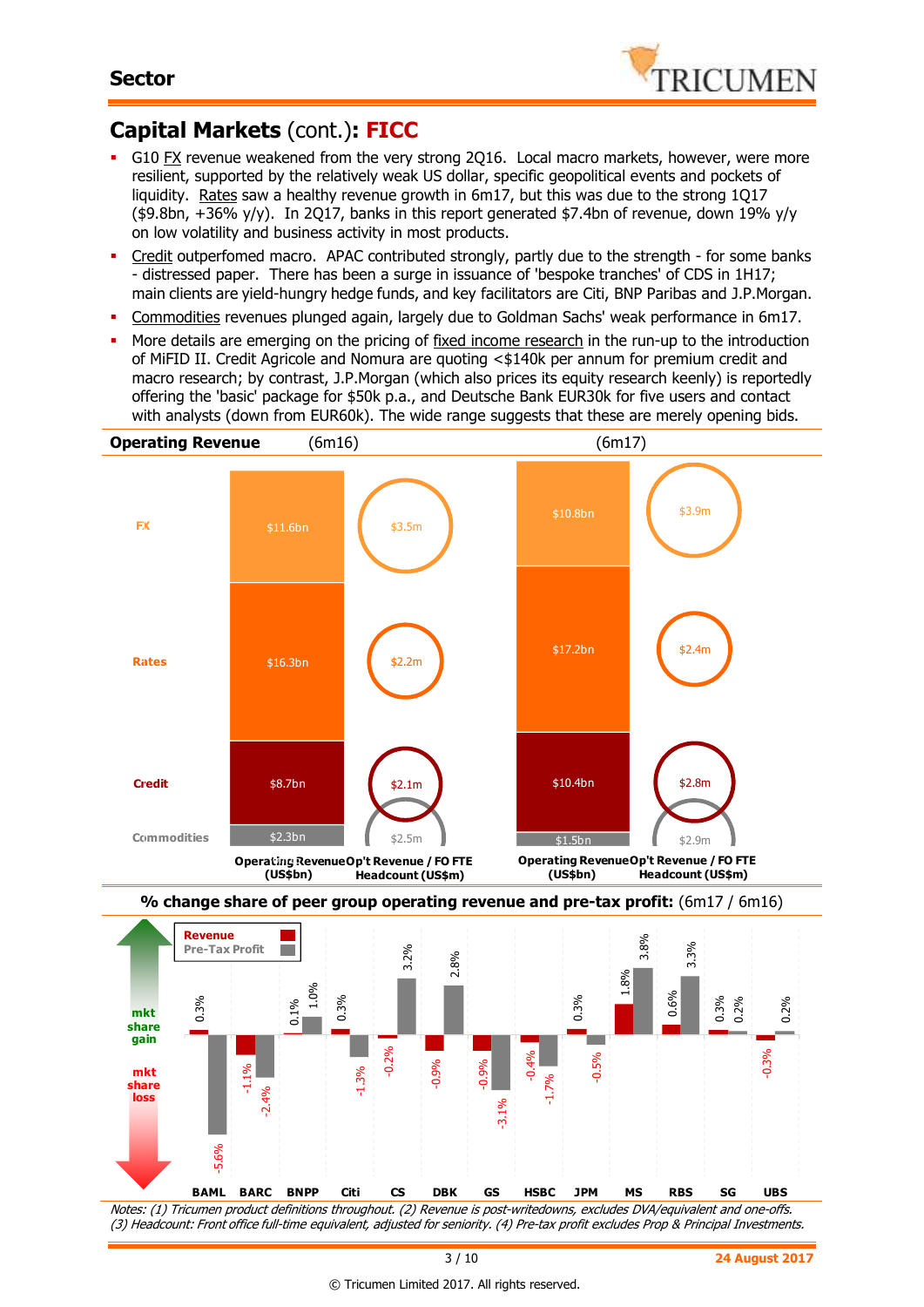0.2%

-0.04

0.02 **gain**

**mkt share** 

**mkt share loss**

0.04

1.5%

 $\frac{\%}{\%}$ 

-2.7%

1.2%

-0.5%

0.3%

-1.6%

1.0%

-2.3%



## **Capital Markets** (cont.)**: Equities**

Cash equity was impacted by sluggish client activity which negated high global valuations; 6m17 and 2Q17 dropped 10% vs prior-year periods. Europe outperformed, but only relative to sharp drops in both APAC and AMER.

Banks and specialist equity players are jockeying to win market share in equity research with money managers. Barclays' (a joint #8 with Citi in II's 2017 All-Europe rankings) was the 'opening bid': £30k per annum for the 'bronze' (basic) package of read-only European equity research (similar to UBS' rumoured \$35-45k p.a.; UBS' II rank: #2), rising up to £350k p.a. for the 'gold' (top of the range) option - which does not include targeted analysts' work and corporate access. BAML's (II: #1) 'premium' offer is \$15-80k, depending on usage; J.P.Morgan (II #3) proposed just £10k p.a. for its basic package, while Alliance Bernstein LP, Canaccord Genuity and Autonomous are said to offer \$150k, £75k and \$50k options, respectively.

- Equity derivatives were unchanged from 2016 periods as client flow was offset by low volatility.
- Prime services revenue reached \$5.2bn in 2Q17 and \$5.4bn in 6m17 essentially unchanged y/y for the peer group, though the majors advanced their lead.



Notes: (1) Tricumen product definitions throughout. (2) Revenue is post-writedowns, excludes DVA/equivalent and one-offs. (3) Headcount: Front office full-time equivalent, adjusted for seniority. (4) Pre-tax profit excludes Prop & Principal Investments. -3.6% -3.0% -0.06 **BAML BARC BNPP Citi CS DBK GS HSBC JPM MS RBS SG UBS**

0.3%

-1.2%

0.7%

1.9%

0.4%

0.5%

-1.7%

0.4%

3.4%

0.1%

N/A

-0.5%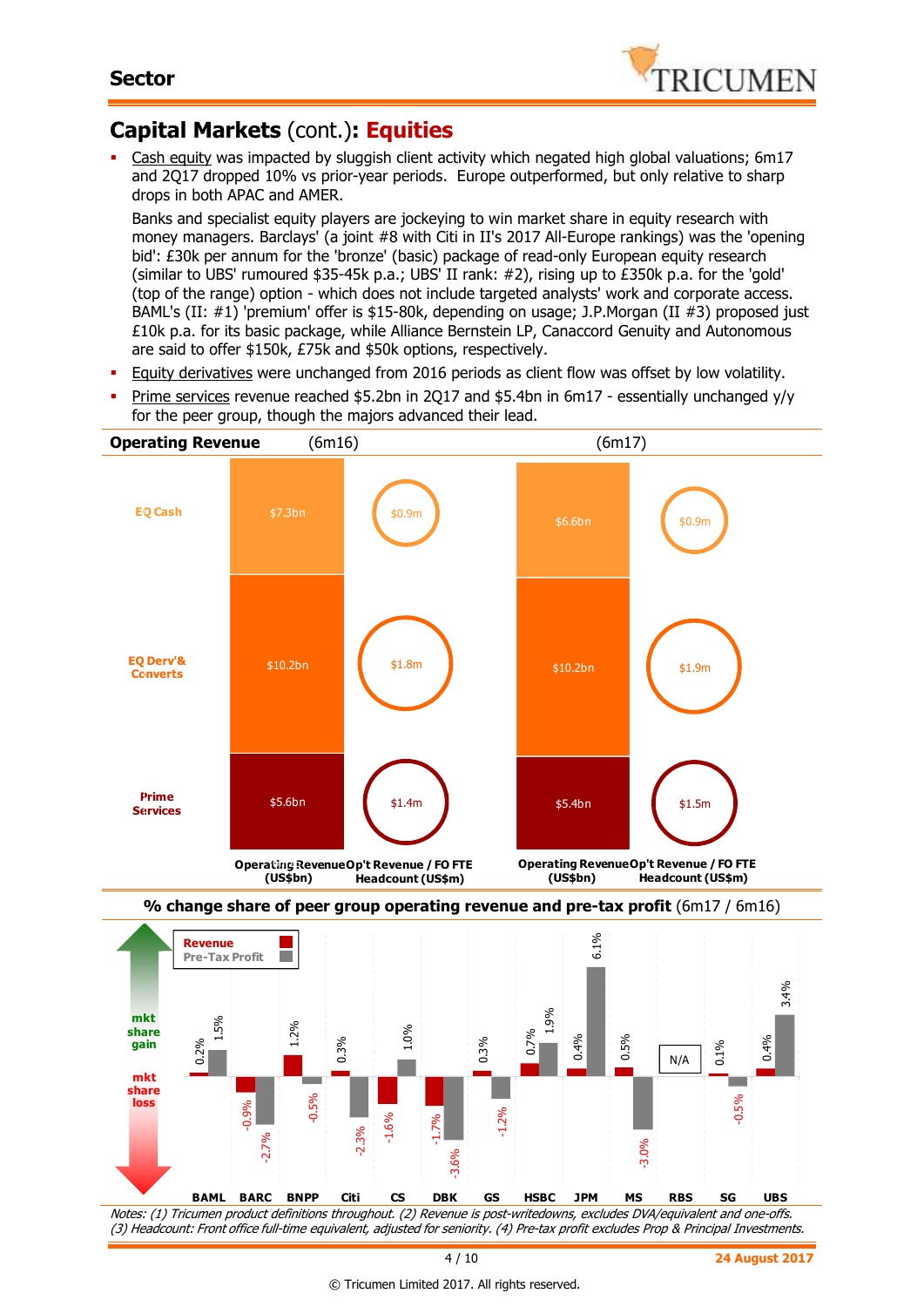

### **Commercial/Transaction Banking**

 **Due to ongoing client work, we are temporarily suspending bank-specific commentary in Commercial/Transaction Banking.** 



(3) Headcount: Front office full-time equivalent, adjusted for seniority. (4) In-scope: Large Cap/MNC and Mid-Cap/SMEs. (5) Peer group: Bank of America Merrill Lynch, BNP Paribas, Citi, Deutsche Bank, HSBC, J.P.Morgan.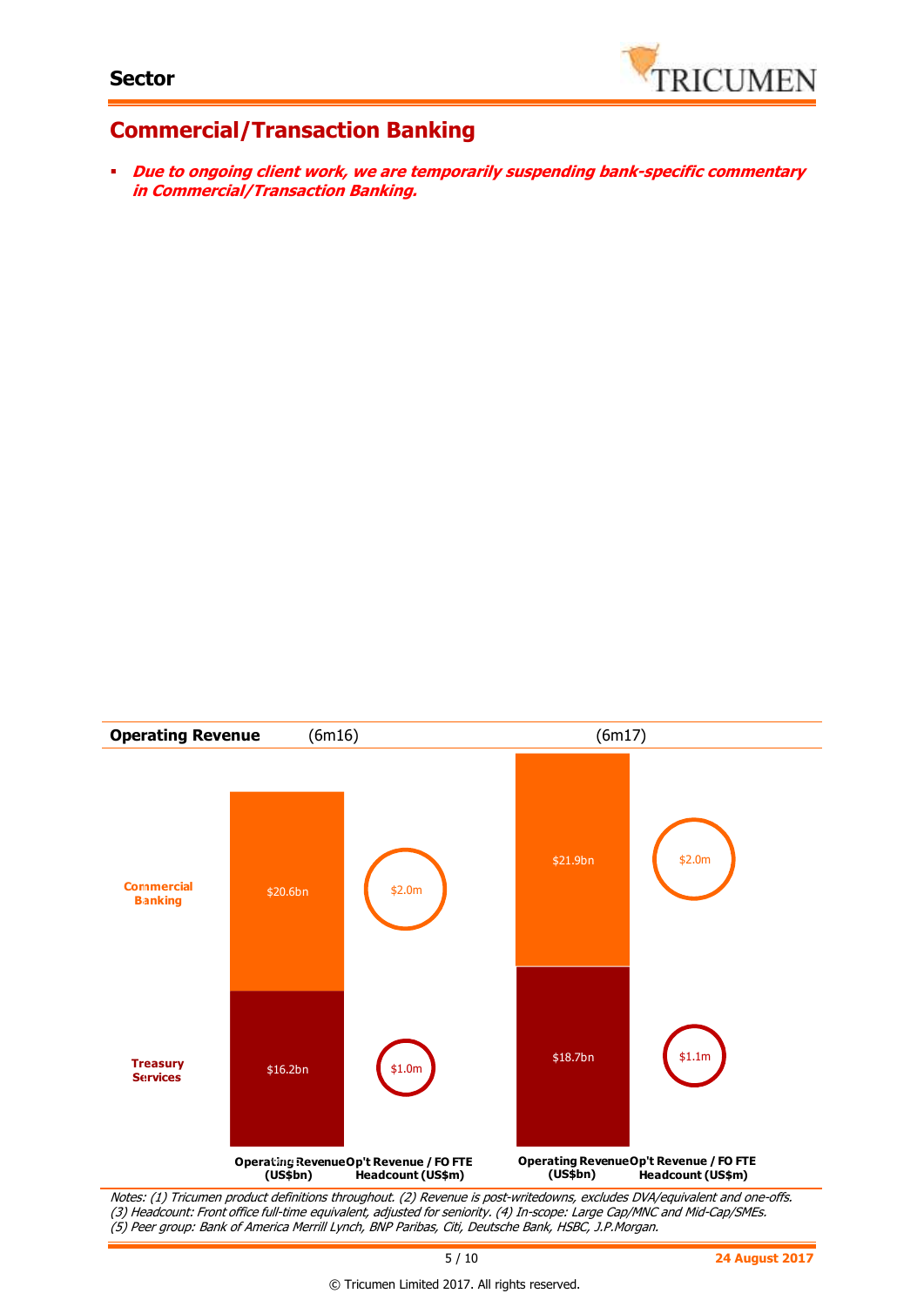

### **Wealth Management**

- As in previous periods, lending revenue continued to benefit from the favourable rate environment. Investment management and, to a lesser extent, brokerage fees, remain the key revenue drivers.
- On the bank front, Credit Suisse in Aug-17 announced the creation of Investment Advisory & Solutions unit, led by Reto Hossli, a Credit Suisse veteran. It will cater to clients with \$50m+ of investable assets, including UHNWIs, family offices and institutions - in the Swiss Universal Bank division, which was slated for sale only months ago. We will include the UHNWIs-related revenue in the bank's wealth management revenue.

Private banks are expanding their UK operations, attracted by the surge in AuM in the country - 57% between 2013-2016, according to British Bankers Association. Deutsche Bank brought in Michael Morley, ex-CEO of Coutts, to run its expanding its UK operation: at present, it has only 10 bankers focused on UK wealth and is looking to double that number in 2017, while also hiring in Switzerland, Italy and ME. Credit Suisse, Pictet, Societe Generale and UBS (which already has 230 client advisers in the UK), among others, have announced their intention to expand their UK units.



(3) Headcount: Front office full-time equivalent, adjusted for seniority.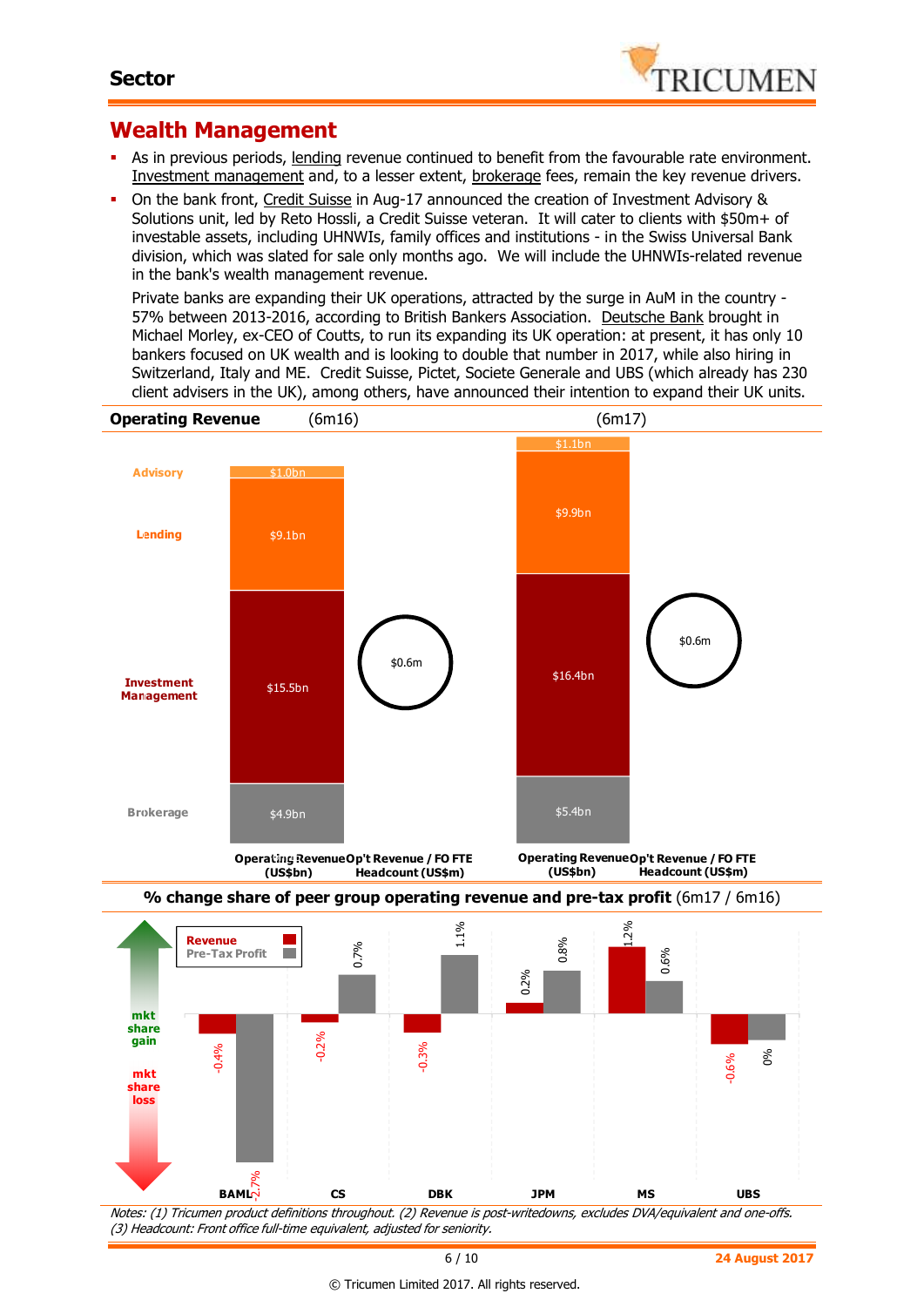

### **Revenue dynamics**

#### **6m17 / 6m16** (Operating revenue, % change, US\$, Global Level 1)

|                                         | <b>BAML</b>   | <b>BARC</b> | <b>BNPP</b>   | Citi          | <b>CS</b>     | <b>DBK</b> | GS  | <b>HSBC</b> | <b>JPM</b>         | <b>MS</b>     | <b>RBS</b> | SG  | <b>UBS</b> | <b>Top 25%</b> | Bottom 25% |
|-----------------------------------------|---------------|-------------|---------------|---------------|---------------|------------|-----|-------------|--------------------|---------------|------------|-----|------------|----------------|------------|
| <b>Capital Markets</b>                  | $\Rightarrow$ | ⊕           | $\Rightarrow$ | ⇨             | ⇩             | ⇩          | ⇨   | ⇧           | ⇩                  | ⇧             | ⇧          | ⇩   | ⇩          | $+11%$         | $+2%$      |
| Primary                                 | ⇨             | ⇩           | ⇩             | ⇧             | ⇧             | ⊕          | ⊕   | N/M         | ⇨                  | ⇧             | ⇩          | ⇩   | ⇨          | $+20%$         | $+3%$      |
| <b>DCM Bonds</b>                        | ⇨             | ⊕           | ⇩             | ⇧             | ⇨             | ⊕          | N/M | N/M         | ⇧                  | ⇧             | ⊕          | ⇨   | ⇩          | $+26%$         | $+0%$      |
| DCM Loans                               | ⇨             | ⇩           | ⇩             | ⇨             | 11            | ⊕          | ⇨   | N/M         | ⇧                  | ⇧             | ⇩          | ⇩   | ⇩          | $+30%$         | $+9%$      |
| Securitisation                          | ⇩             | ⇨           | ⇧             | ⇨             | ⇑             | ⇩          | ⇨   | ⇩           | ⇧                  | ⇩             | ⇩          | ⇨   | ⇩          | $+7%$          | $-9%$      |
| <b>ECM</b>                              |               | ⇨           | ⇩             | ⇧             | ⇨             | ⇩          | ⇩   | ⇩           | ⇧                  | ⇧             | г<br>N/M   | ⇩   | ⇨          | $+53%$         | $+20%$     |
| M&A / Advisory                          | ⇑             | ⇧           | ⇩             | ⇧             | ⇨             | ⇩          | ⇩   | ⇨           | ⇩                  | ⇩             | ٠<br>N/M   | ⇩   | ⇨          | $+10%$         | $-4%$      |
| Sales & Trading                         | ⇨             | ⇩           | ⇧             | ⇨             | ⇩             | ⇩          | ⇩   | ⇨           | ⇨                  | ⇧             | ⇑          | ⇩   | ⇩          | $+4%$          | $-2%$      |
| <b>FX</b>                               | ⇧             | ⇩           | $\Rightarrow$ | 母             | ⇩             | ⇨          | J   | ⇩           | ⇨                  | ⇧             | ⇩          | ⇧   | ⇩          | $+1%$          | $-16%$     |
| Rates                                   | ⇩             | ⇩           | ⇨             | ⇩             | ⇩             | ⇩          | 1   | ⇨           | ⇨                  | ⇧             | ⇧          | ⇨   | ⇩          | $+16%$         | $-8%$      |
| Credit                                  |               | ⇩           | ⇩             | ⇨             | ⇑             | ⇩          | ⇩   | ⇨           | ⇨                  | N/M           | N/M        | ⇧   | ⇩          | $+27%$         | $-0%$      |
| Commodities                             | ⇨             | ⇩           | ⇨             | ⇩             | ⇨             | ⇩          | ⇩   | ⇧           | ⇩                  | ⇩             | N/M        | ⇧   | ⇧          | $-13%$         | $-37%$     |
| EQ Cash                                 | ⇨             | ⇨           | ⇩             | ⇧             | ⇩             | ⇩          | J   | ⇧           | ⇩                  | ⇩             | г<br>N/M   | ⇧   | ⇨          | $-4%$          | $-11%$     |
| EQ Derv & Converts                      | ⊕             | ⇩           | ⇧             | ⇩             | ⊕             | ⊕          | ⇨   | ⇧           | ⇨                  | ⇧             | N/M        | ⇩   | ⇨          | $+9%$          | $-8%$      |
| <b>Prime Services</b>                   | ⇨             | ⇩           | ⇧             | ⇩             | ⊕             | ⇩          | ⇩   | ⇧           | ⇑                  | ⊕             | N/M        | ⇨   | ⇨          | $+4%$          | $-4%$      |
| Prop Trading                            | N/M           | N/M         | ⇨             | N/M           | ٠<br>J        | N/M        |     | N/M         | ⇨                  | N/M           | N/M        | ⇩   | N/M        | $+18%$         | $-24%$     |
| <b>Principal Investments</b>            | N/M           | N/M         | N/M           | N/M           | ⇨             | ⊕          | ⇧   | ⇧           | N/M                | ⇧             | N/M        | N/M | N/M        | $-22%$         | $-53%$     |
| <b>Commercial / Transaction Banking</b> | ⇨             | N/M         | $\Rightarrow$ | $\Rightarrow$ | N/M           | ⇩          | N/M | ⇧           | $\hat{\mathbf{v}}$ | N/M           | N/M        | N/M | N/M        | $+6%$          | $+2%$      |
| Commercial Banking                      | ⇩             | N/M         | ⊕             | ⇩             | N/M           | ⇩          | N/M | ⇑           | ⊕                  | N/M           | N/M        | N/M | N/M        | $+5%$          | $-0%$      |
| <b>Treasury Services</b>                | ⇩             | N/M         | ⇩             | ⇩             | Ÿ<br>N/M      | ⊕          | N/M | ⇧           | ⇩                  | N/M           | N/M        | N/M | N/M        | $+8%$          | $+4%$      |
| <b>Wealth Management</b>                | ⇩             | N/M         | N/M           | N/M           | $\Rightarrow$ | ⇑          | N/M | N/M         | ⇨                  | ⇨             | N/M        | N/M | ⊕          | $+10%$         | $+6%$      |
| Advisory                                | ⇩             | N/M         | N/M           | N/M           | ⊕             | ⇑          | N/M | N/M         | ⇩                  | $\Rightarrow$ | N/M        | N/M | ⇨          | $+14%$         | $+3%$      |
| Lending                                 | ⇨             | N/M         | N/M           | N/M           | ⇨             | ⇩          | N/M | N/M         | ⇨                  | ⇧             | N/M        | N/M | ⇨          | $+9%$          | $+6%$      |
| <b>Investment Management</b>            | ⇨             | N/M         | N/M           | N/M           | ⇧             | ⊕          | N/M | N/M         | ⇧                  | ⇧             | N/M        | N/M | ⇨          | $+8%$          | $+4%$      |
| Brokerage                               | ⊕             | N/M         | N/M           | N/M           | ⊕             | ⇑          | N/M | N/M         | ⇩                  | ⇩             | N/M        | N/M | ⇩          | $+18%$         | $+5%$      |

### 2Q17 / 2Q16 (Operating revenue, % change, US\$, Global Level 1)

|                                         | <b>BAML</b> | <b>BARC</b> | <b>BNPP</b> | Citi | <b>CS</b> | <b>DBK</b> | GS            | <b>HSBC</b>   | <b>JPM</b> | <b>MS</b> | <b>RBS</b> | SG  | <b>UBS</b>    | Top 25% | Bottom 25% |
|-----------------------------------------|-------------|-------------|-------------|------|-----------|------------|---------------|---------------|------------|-----------|------------|-----|---------------|---------|------------|
| <b>Capital Markets</b>                  | ⊕           | ⇩           | ⇨           | ⇨    | ⊕         | ⊕          | ⊕             | ⇧             | ⇨          | ✿         | ⇑          | ⊕   | $\Rightarrow$ | $+1%$   | $-9%$      |
| Primary                                 | ⇨           | ⇩           | ⇩           | ⇧    | ⇧         | ⇩          | J             | N/M           | ⇨          | ⇧         | ⇩          | ⊕   | $\Rightarrow$ | $+10%$  | $-6%$      |
| <b>DCM Bonds</b>                        | ⇧           | ⇩           | ⇩           | ⇨    | ⇩         | ⊕          | $\Rightarrow$ | N/M           | ⇧          | ⇧         | ⇩          | ⇨   | ⇩             | $-1%$   | $-13%$     |
| <b>DCM Loans</b>                        | ⇨           | ⇩           | ⇩           | ⇧    | ✿         | ⇨          | ⊕             | N/M           | ⇨          | ⇧         | ⇩          | ⇩   | ⇩             | $+14%$  | $-7%$      |
| Securitisation                          | ⇩           | ⇧           | ⇩           | ⇨    | ⇧         | ⇩          | 合             | ⇨             | ⇨          | ⊕         | ⇩          | ⇨   | ⇩             | $+12%$  | $-18%$     |
| <b>ECM</b>                              | U           | ⇧           | ⇨           | ⇧    | ⇩         | ⇩          | ⇩             | ⇩             | ⇨          | ⇧         | N/M        | ⇩   | ⇨             | $+47%$  | $-4%$      |
| M&A / Advisory                          | ⇮           | ⇩           | ⇩           | ⇧    | ⇩         | ✿          | л             | ⇨             | ⇨          | ⇨         | N/M        | ⇩   | ⇩             | $+14%$  | $-7%$      |
| Sales & Trading                         | ⇩           | ⇩           | ⇧           | ⇨    | ⇩         | ⇩          | ⇩             | ⇩             | ⇨          | ⇧         | ⇧          | ⇨   | ⇨             | $-5%$   | $-18%$     |
| <b>FX</b>                               | ⇑           | ⊕           | ⇩           | ⇩    | ∪         | ⇩          | ∪             | $\Rightarrow$ | ⇨          | ⇮         | ⇨          | ⇧   | ⇨             | $-5%$   | $-16%$     |
| Rates                                   | ⇩           | ⇩           | ⇩           | ⇧    | ⇩         | ⇩          | ⇩             | ⇩             | ⇨          | ⇨         | ⇨          | ⇧   | $\Rightarrow$ | $-9%$   | $-28%$     |
| Credit                                  | ⇨           | ⇧           | ⇩           | ⇧    | ⇨         | ⇨          | ⇩             | ⇩             | ⇩          | ⇩         | ⇩          | 合   | ⇩             | $+0%$   | $-28%$     |
| Commodities                             | ⇩           | ⇩           | ⇩           | ⇩    | ⇧         | ⇨          | ⇩             | ⇧             | ⇨          | ⇩         | N/M        | ⇧   | ⇨             | $-11%$  | $-33%$     |
| EQ Cash                                 | ⇩           | ⇑           | ⇨           | ⇨    | ⇩         | ⇩          | ⇑             | ⇑             | ⇩          | ⇩         | г<br>N/M   | ⇩   | ⇨             | $+5%$   | $-12%$     |
| EQ Derv & Converts                      | ⇩           | ⇩           | ⇧           | ⇩    | ⇩         | ⇩          | ⇨             | ⇑             | ⇨          | ⇨         | N/M        | ⇩   | ⇧             | $+9%$   | $-13%$     |
| <b>Prime Services</b>                   | ⇑           | ⇩           | ⇨           | ⇨    | ⇩         | ⊕          | ⇩             | ⇧             | ⇑          | ⇨         | N/M        | ⇩   | ⇩             | $+7%$   | $-3%$      |
| Prop Trading                            | N/M         | N/M         | ⇑           | N/M  | N/M       | N/M        | J             | N/M           | ⇨          | N/M       | N/M        | ⇩   | N/M           | $+8%$   | $-1%$      |
| <b>Principal Investments</b>            | N/M         | N/M         | N/M         | N/M  | 合         | N/M        | ⇑             | ⇨             | N/M        | ⊕         | N/M        | N/M | N/M           | $+145%$ | $+45%$     |
| <b>Commercial / Transaction Banking</b> | ⊕           | N/M         | ⊕           | ⇩    | N/M       | ⇩          | N/M           | ⇧             | ⊕          | N/M       | N/M        | N/M | N/M           | $+5%$   | $-2%$      |
| Commercial Banking                      | ⇩           | N/M         | ⇩           | ⇩    | N/M       | ⇩          | N/M           | ⇑             | ⇩          | N/M       | N/M        | N/M | N/M           | $+6%$   | $-1%$      |
| <b>Treasury Services</b>                | ⇩           | N/M         | ⇩           | ⇩    | Ŧ<br>N/M  | ⇩          | N/M           | ⇑             | ⇩          | N/M       | N/M        | N/M | N/M           | $+7%$   | $+1%$      |
| <b>Wealth Management</b>                | ⇨           | N/M         | N/M         | N/M  | ⇧         | ⊕          | N/M           | N/M           | ⇧          | ✿         | N/M        | N/M | ⇨             | $+9%$   | $+7%$      |
| Advisory                                | ⇩           | N/M         | N/M         | N/M  | ⊕         | ⇩          | N/M           | N/M           | ⇧          | ⊕         | N/M        | N/M | ⇩             | $+12%$  | $+4%$      |
| Lending                                 | J,          | N/M         | N/M         | N/M  | ⊕         | ⊕          | N/M           | N/M           | ⊕          | ⇧         | N/M        | N/M | ⇩             | $+10%$  | $+8%$      |
| <b>Investment Management</b>            | ⇨           | N/M         | N/M         | N/M  | ✿         | ⊕          | N/M           | N/M           | ⊕          | 合         | N/M        | N/M | ⇨             | $+8%$   | $+3%$      |
| Brokerage                               | ⇨           | N/M         | N/M         | N/M  | ⇑         | ⇨          | N/M           | N/M           | ⇑          | ⊕         | N/M        | N/M | $\Rightarrow$ | $+14%$  | $+2%$      |

Source: Tricumen. Notes: (1) Tricumen product definitions throughout. (2) Arrows show % change in revenue vs peers. Up- /down-arrows: top-/bottom-quartile. (3) Revenue is post-writedowns, excludes DVA/equivalent and one-offs, as described in the Company Section. (4) In-scope: Large Cap/MNC and Mid-Cap/SMEs.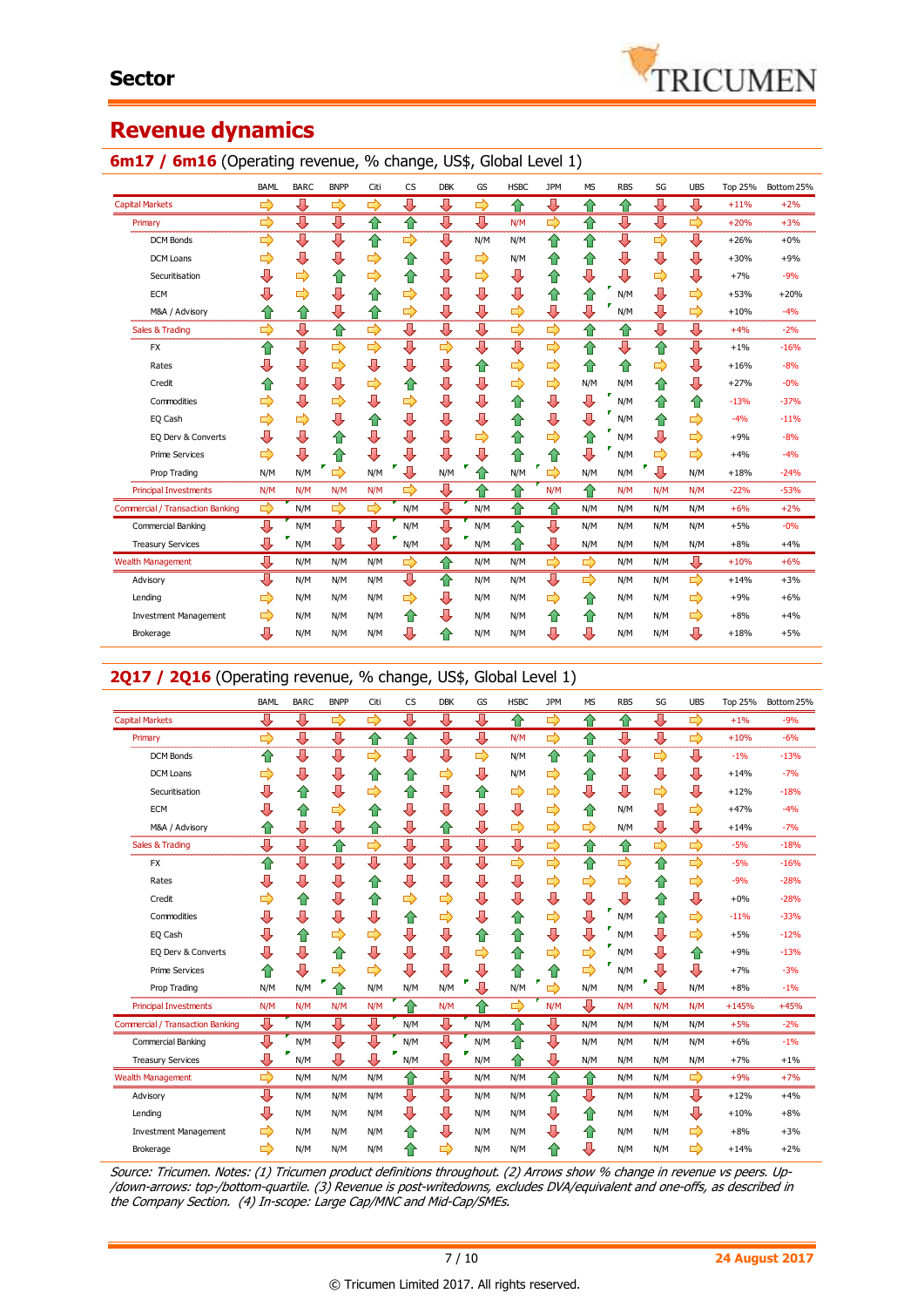

# **Operating cost / income** (US\$, Global Level 1)





Source: Tricumen. Notes: (1) TRIC product definitions, standard deviation, product Level 1; (2) Operating expenses exclude one-off non-operational items, insurance-related benefits & claims, and credit expense/recovery/NPL provisions. Capital expenditure is included as accrued. Litigation expense is allocated to front-line units. (3) positive values indicate outperformance; missing fields indicate that data is not meaningful, or available; (4) outliers are excluded. (5) RBS does not compete in Equities markets.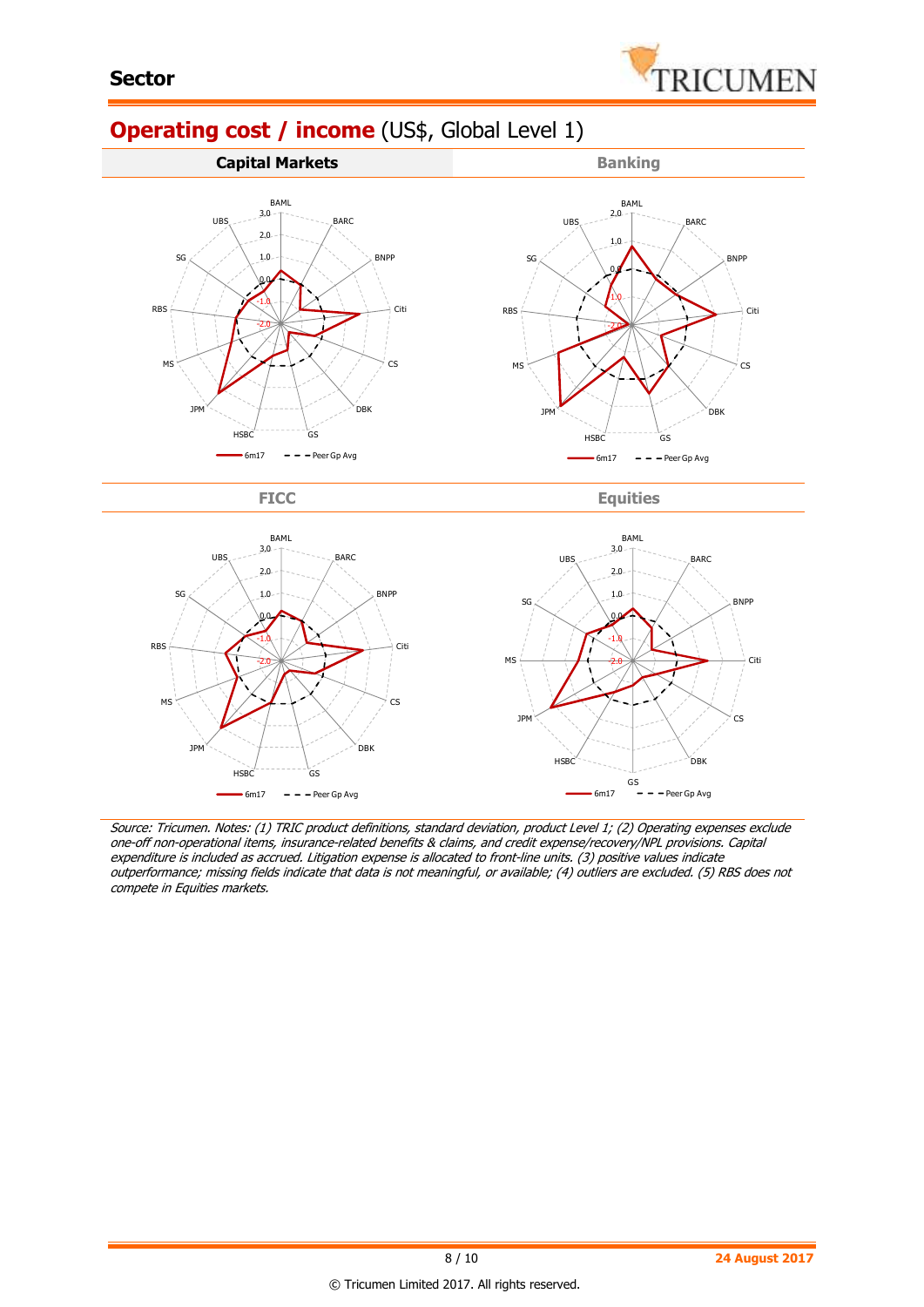

## **Operating revenue / FO headcount** (FTE, US\$, Global Level 1)



FICC Equities



Source: Tricumen. Notes: (1) TRIC product definitions, standard deviation, product Level 1; (2) positive values indicate outperformance; missing fields indicate that data is not meaningful, or available; (3) outliers are excluded. (4) RBS does not compete in Equities markets.